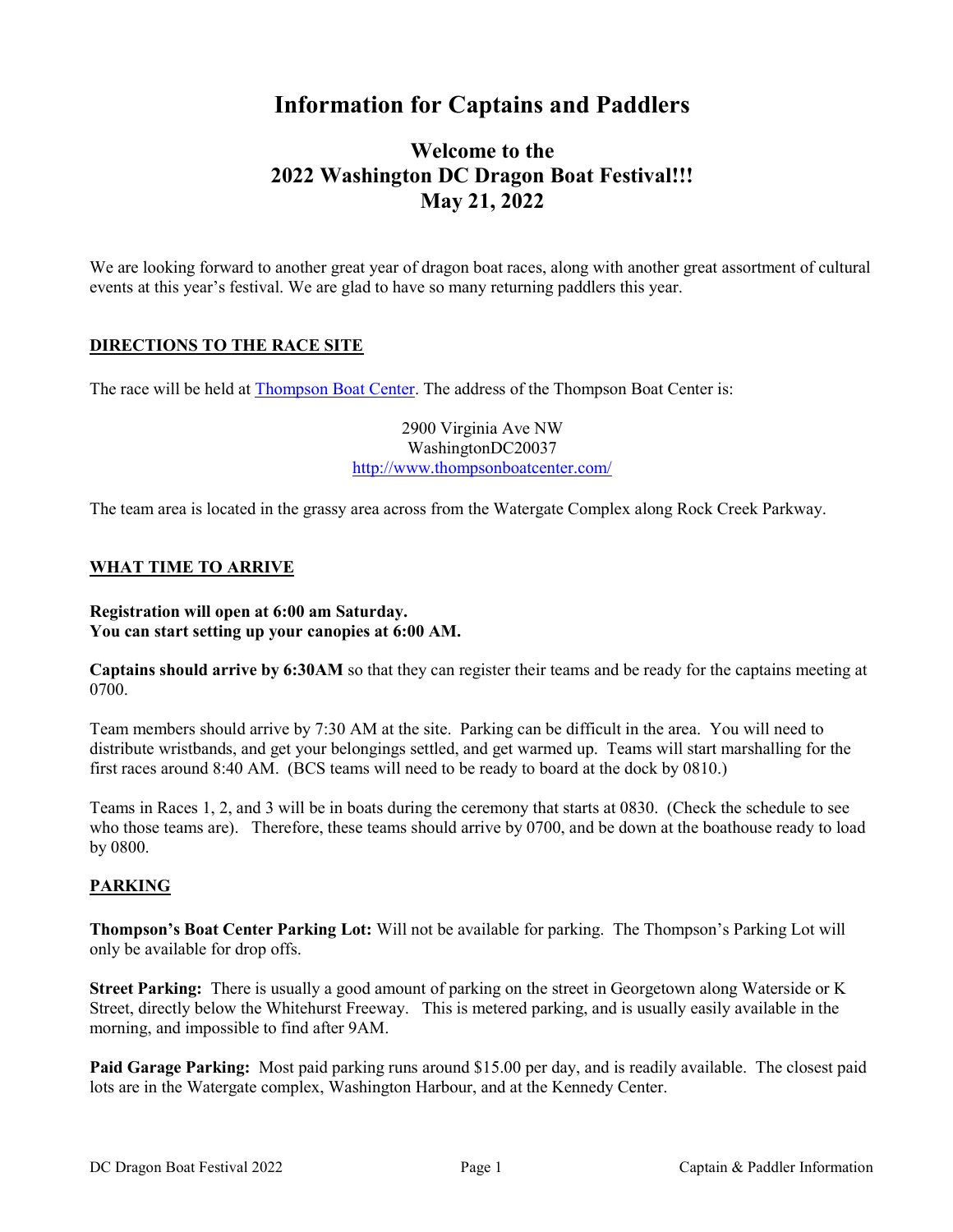### **METRORAIL**

We recommend riding metro to the event, especially for friends and family who don't have to bring many things with them. The site is a short walk (10-15 minutes) from the FOGGY BOTTOM/GWU Metro stop on the Orange line. When you get off the train, look on the map for Thompson's Boat Center. At the top of the escalator, turn 180 degrees around and cross the courtyard. After passing through the courtyard, cross two streets, and turn left onto New Hampshire Avenue. (The 7-11 is on New Hampshire). At the stoplight, turn right onto Virginia Avenue. The Boat Center will be straight ahead, about two blocks down.

For those who are unable to make this short walk, there is a Kennedy Center Shuttle which runs from the front of the metro station to the front of the Kennedy Center, which is about 100 yards from the main festival site.

Note that Metrorail does not start service until 7AM on weekends. For more information about metrorail, please visit: http://www.wmata.com/

### CAPTAINS' MEETING

Captains' Meeting will be held at the Main Gathering Area in front of the Officials Tent at 7:00am. At this meeting, we will discuss any changes and pass on important updates. If you are the captain of your team and you cannot make it, please send a co-captain or another representative on behalf of your team.

### TEAM REGISTRATION

From 6:00am to 8:30am on Saturday, your captain, co-captain, or other designated person (just one person, not all the team members) should check in at the registration area. The registration area is located in the large Registration / Information Tent located in the center of the main festival area.

During this time, we will:

- make sure that all fees have been paid
- ensure that all paddlers have signed their festival liability waivers
- make sure that all junior paddlers are correctly classified into the youth division.
- Distribute gift bags for your paddlers, and
- Distribute festival wristbands.

You will need to bring:

- Your Final Roster(s) for each Boat.
- Festival Liability waivers for each crew member listed on the Roster.
- ID's will not be required on waivers this year, but all paddlers should have them at the event in case of questions regarding paddler authentication.

Pre-Registration: We will not be having pre-registration this year. All registration will be done Saturday morning on-site.

Event Programs: All registered teams may submit a team photo and short bio to the festival to be included in the festival program. Team bios should be approximately 1/3 page (clubs with multiple crews may combine and expand their bio) and photos should be of high-enough resolution for print media. Bios and pictures are due by late April and should be emailed to info@dcdragonboatfestival.com. Teams are not required to submit a bio or photo.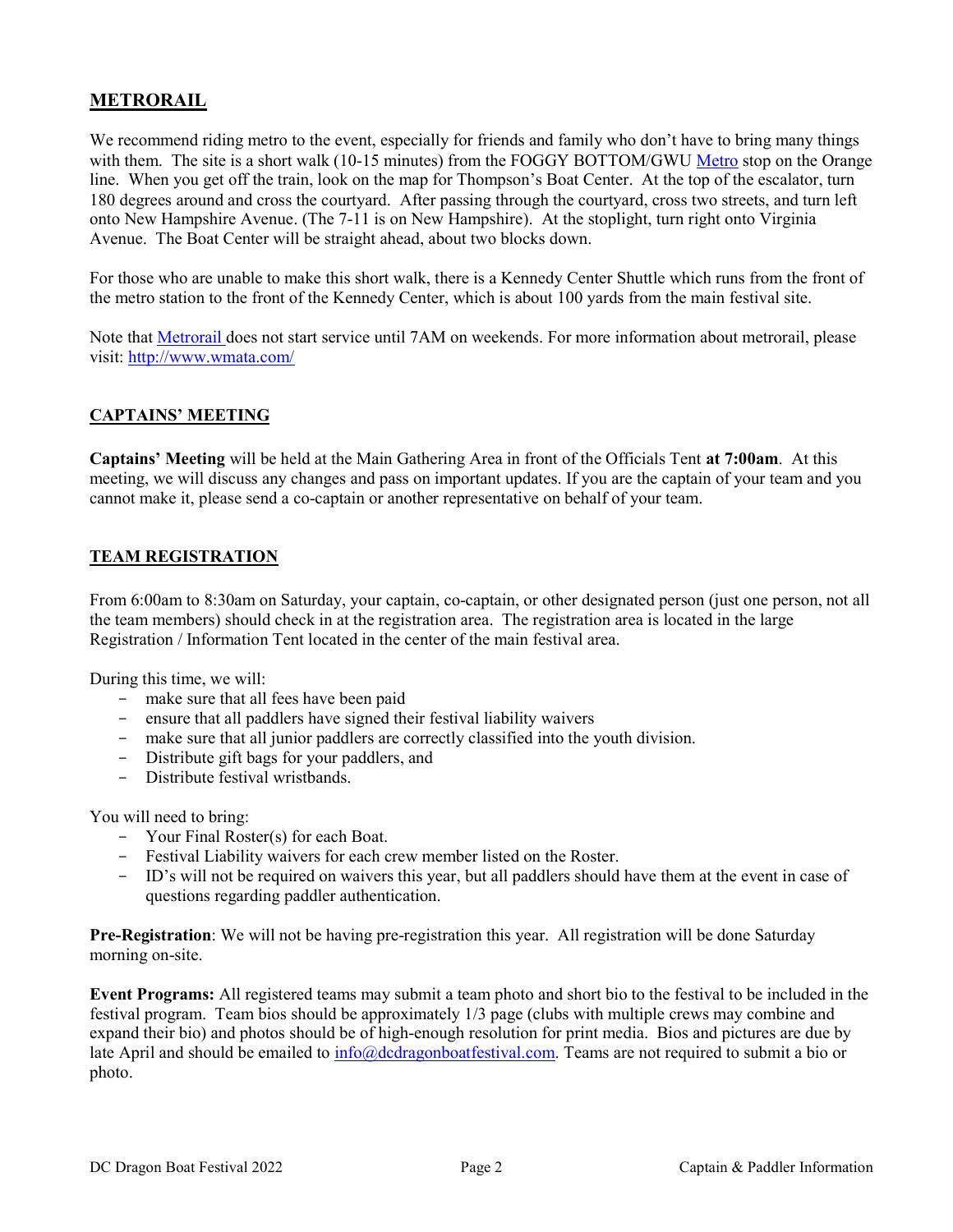### DIVISION/CLASSIFICATIONS/ROSTER

Youth (Junior) Division: Note that in order to compete in the Youth Division, all paddlers (including drummer) must be (a) 12 years of age, or older as of April 1, 2022 and (b) 18 years of age or under as of September 1, 2022 and (c) Currently enrolled as a public or private middle or high school student.

There is no age restriction for the STEERER of a youth boat.

Paddlers under 12 years of age as of April 1, 2022 are not permitted to paddle in this festival.

Mixed Teams: Based on rules adopted by the International, US, and Eastern Regional dragon boat associations, a mixed team is now defined as equal gender (excluding drummer/steersperson). That is a mixed boat must have the SAME number of male and female paddlers in the boat.

Open: No gender restrictions.

Women: All female crew, including drummer, and paddlers. Steerer on a women's boat may be either gender.

BCS: All members of the crew, including drummer must be breast cancer survivors (male survivors are welcome).

Gender Determination: The gender of a paddler (for the purposes of determining mixed and women's teams) is determined by the gender listed on the ID that is submitted at registration. Please contact the registration desk if you would like to request an exception to this. You may also request an exception in advance, by contacting us at info@dcdragonboatfestival.com.

Double Rostering: This year, we will be having 6 boats in use (2 rotations of 3 boats), which will make it very difficult for a participant to be on two teams. If you are racing in race 17, for example, it will not be physically possible for you to be in races 16 or 18 since these races will be on the water at the same time as race 17.

Therefore, we are not allowing a participant to be on more than one team in the same division (i.e., mixed or open). A participant MAY participate in one open team and one mixed team, to the extent that their races do not conflict with each other. (i.e., boats in the same race or in the races immediately before or after another race). No changes will be made to the final race schedule to accommodate double rostering. You are doing so at your own and your teams peril. If a conflict exists, your team may be required to race with less than 20 people.

Hot-Docking: Hot-docking is when a paddler is in one race, and must hop into another boat immediately upon arriving at the dock, in order to be in another race for another team. With our configuration of 2 rotations of boats, that means that if you are in race 17, you will be hot-docking if you are also in race 15 or 19. If you need to hot-dock, please let the marshalling staff know as early as you can, so we can try to make sure your next boat doesn't get loaded before you get unloaded. We will do our best to accommodate hot-docking requests, but we cannot guarantee that you will be in the boat. As we said before, all double-rostering is done at your own peril.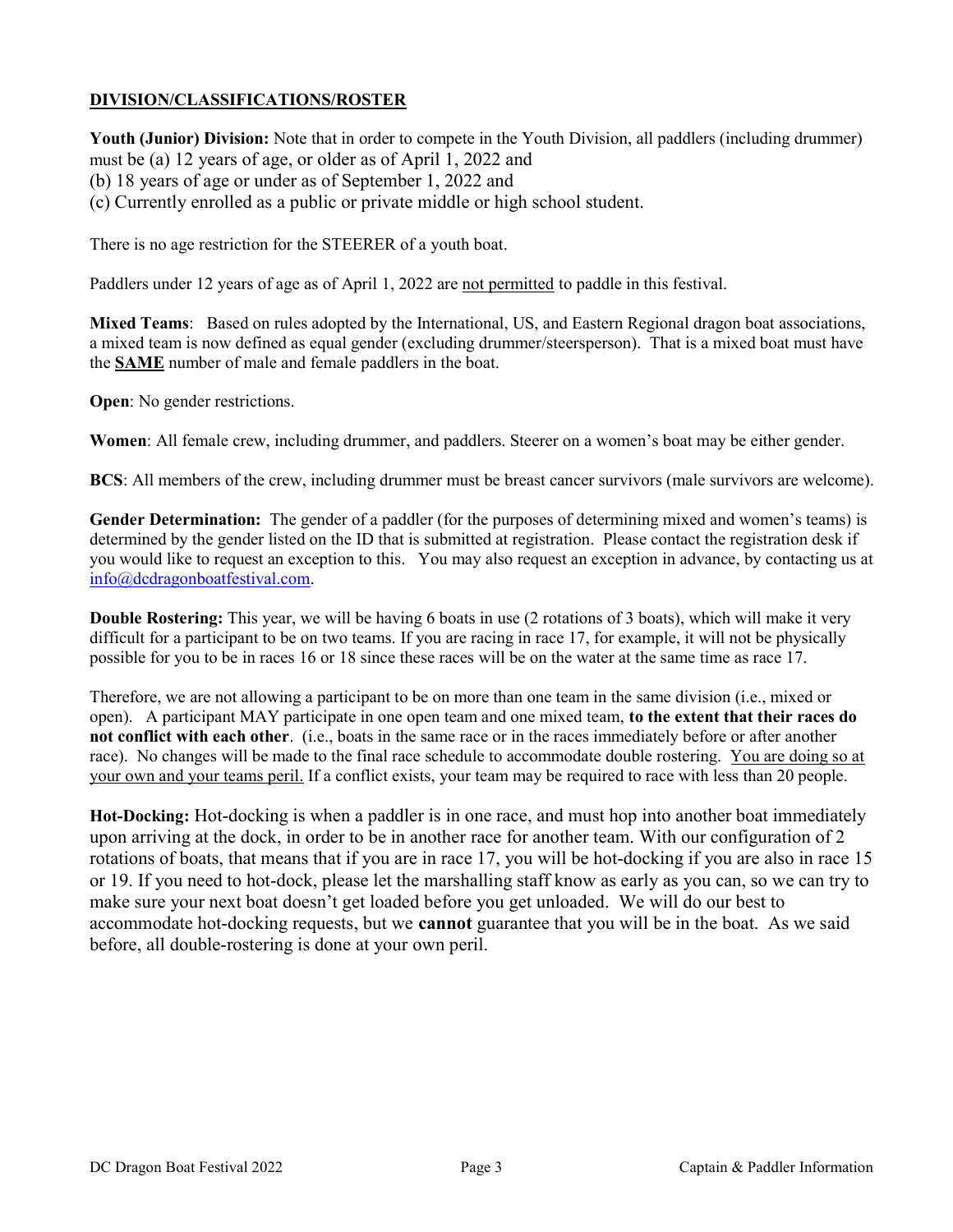### Roster Size:

1. A team may have no more than 25 active. Teams will prepare a roster, with no more than 25 people, indicating including, if applicable, the steersperson.

2. On Saturday, during registration, the team will submit their roster, along with documents for all athletes who will be participating. The team will be issued 25 wristbands. Your competitors must wear the wristbands in order to race. All members listed on the roster are entitled to all the paddler benefits (gift bags, raffle, etc).

3. Drummers and steerers (if the team provides their own steerer) must be included on the roster.

4. The festival will award 25 medals to a medal-winning team per event.

5. For each race, a boat shall have a steersperson, a drummer, and at least 16 (but no more than 20) paddlers.

Substitutions: Paddlers who are not on the roster and who have not gone through the sign-up procedure MAY NOT enter the marshalling area and may not board the boats. This is to ensure that all paddlers are "fit to paddle" and have signed the liability waivers, and have had their age checked. Should an emergency come up and you have a paddler you need to add to your team, please see the registration desk as soon as possible, with plenty of time before the race. Do not attempt to board a paddler who has not gone through the registration process. If your team is found with an unrostered paddler in your boat, your boat will be disqualified.

Spot Checks: We will be performing spot checks of teams at the loading area to ensure that only rostered paddlers are in the boats. As we just mentioned, if your team is found with a paddler who is not on your roster, your boat will be disqualified. All paddlers must be wearing their Festival wristbands.

### SETTING UP CAMP

We encourage you to bring plenty of chairs, water, hats and sunscreen to keep yourself comfortable during this weekend-long event.

Loading and Unloading – Teams may use the Thompson's BoatCenter parking lot for immediate loading and unloading of their items. Please follow the instructions of the festival parking lot attendants (wearing orange vests) and do not leave your vehicle unattended. Vehicles must be removed promptly after unloading. Please DO NOT STOP your car along Rock Creek Parkway to unload. The Park police can issue you a very expensive ticket, and the National Park Service has threatened to refuse us future permits if people stop along the parkway to unload.

Tents (Pop-ups) – Each team may bring ONE 10 x 10 pop-up canopy. The canopy must not have a floor. (Otherwise the park service considers it to be a tent, which is not allowed.) Small stakes (not larger than 3/8" in diameter) are allowed in the main athlete's village area. A canopy up to 200 sq ft is allowed if shared between more than one team.

COOLERS: Allowed. ALCOHOL: Not allowed. GAS GRILLS, BBQ GRILLS: Not allowed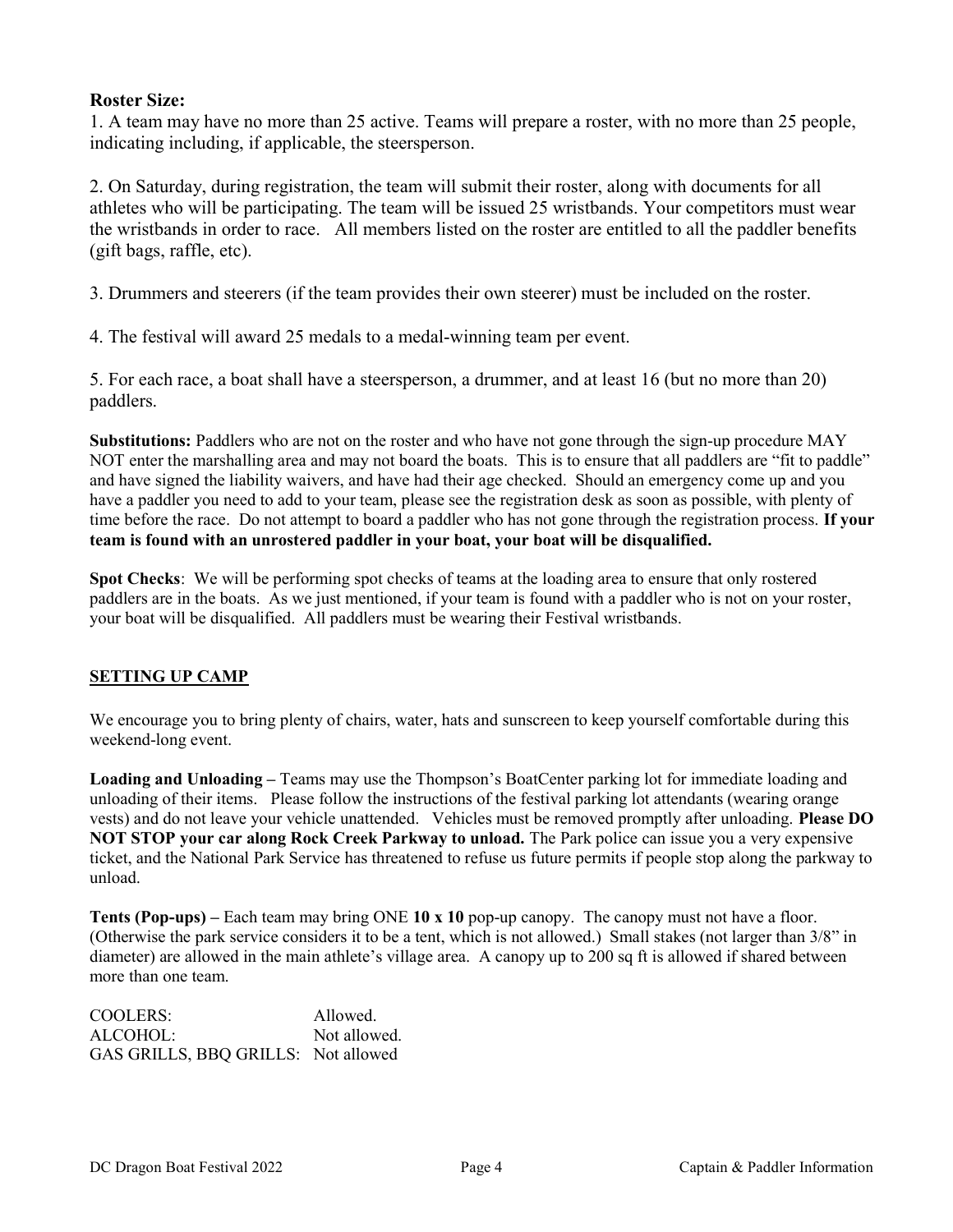In the morning, we will set out markers defining the public area, in which spectators will gather and cultural events will be performed. This public area includes the space along the seawall, the common areas around and in front of the tents, and pathways between the finish line and the toilets. Team canopies are not allowed beyond these markers.

Valuables – DO NOT leave valuables unattended or out in the open. The race site is in the middle of a large city, accessible to the public, and a large number of spectators will be present. Boating events in the past in this area have had problems with theft of wallets and personal electronics. We recommend that you do not leave your camp unattended while your paddlers are out warming up or going to and from racing.

Signage – The festival is taking place on National Park Service property and therefore advertising is not allowed. Teams may not post signs that fall within this category. If asked by the festival representatives to remove a sign, please comply promptly.

### **MEDICAL**

There will be a doctor on duty at all times at the festival. If you need medical assistance, please either go to the main information tent and have the doctor paged or head to the Medical Tent, located right next to the docks.

If you are on the water, flag down any official and let them know that you have a medical emergency on board.

In any emergency, call 911. You are located on National Park Service property on Rock Creek Parkway, across from the Watergate, south of Thompsons Boat Center.

The nearest hospital is George Washington University Hospital. Proceed East on Virginia Avenue one block, turn left on New Hampshire Ave. The hospital is two blocks up on the right. The emergency entrance is on the far side of the hospital.

The most common medical problem that we see during these spring boating events is exercise-induced asthma attacks. Any asthmatics that use inhalers MUST carry their inhaler with them during the race. The pollen counts at this time of year can be high, and the stress of the dragon boat race can be enough to trigger an asthma attack.

### FOOD AND WATER

Food – Participants are responsible for arranging their own lunches. National Park Service regulations forbid sales of any type on park service property. No vendors will be present. Georgetown and GWU/Foggy Bottom are within a 10 minute walking distance. There is also a small Safeway and mini-mart/deli in the Watergate.

Water–Participants are asked to bring their own water. There are faucets which you can use to refill water bottles at the Thompson Boat Center.

Trash and Recycling – Trash cans and recycling bins will be available through the Festival Site. Please use these bins. Before the end of each day, please make sure that you thoroughly clean up your tent area.

Recycling Program –This year, we are excited to feature a recycling program which will allow your team to trade in your collected and crushed recyclable waste for a blanket made out of recycled materials!!!

#### GETTING READY FOR THE RACE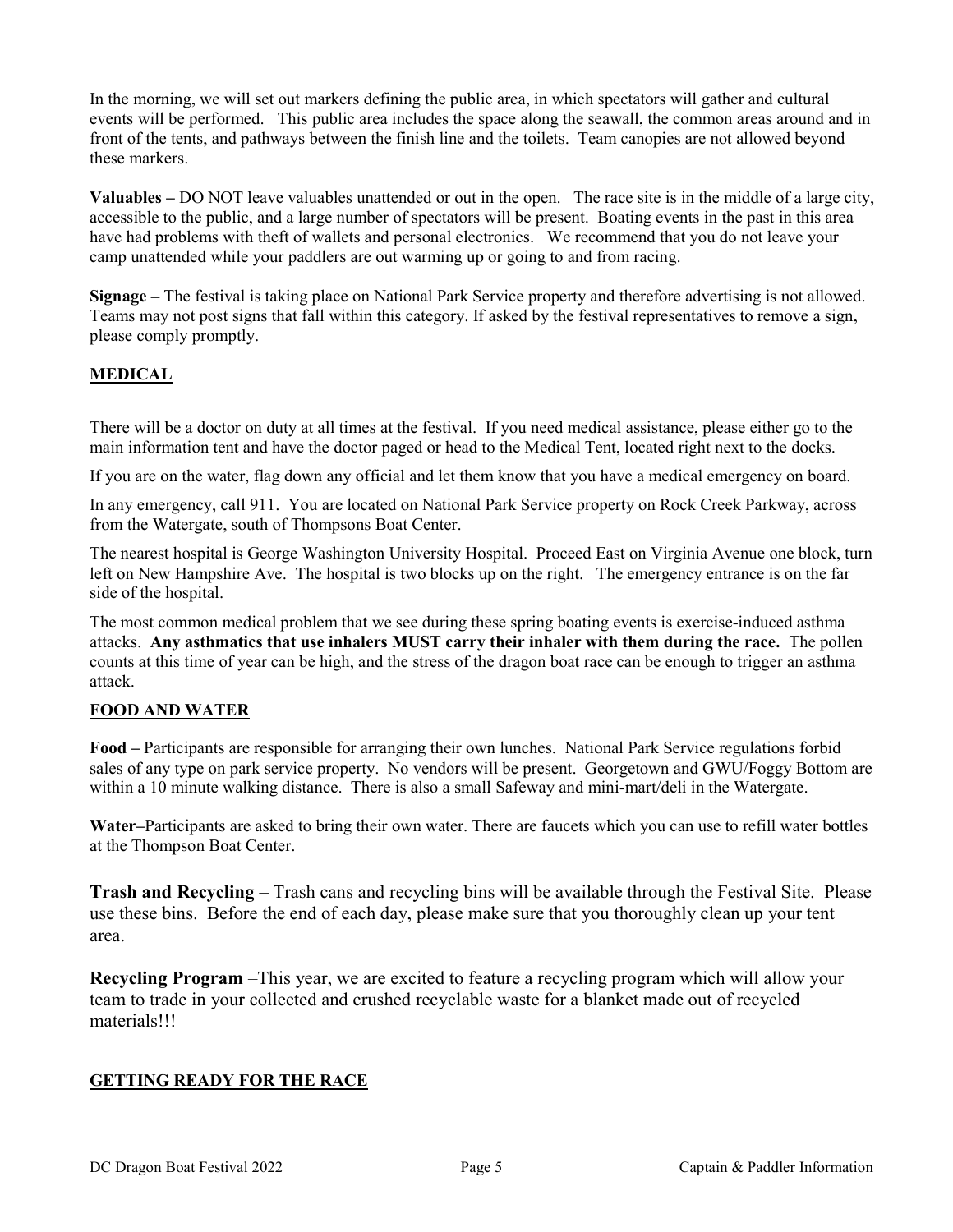Warming Up - This area is full of wonderful parks, and teams may warm up anywhere they would like. If your race is coming up soon, please don't wander too far from the race site. In the unlikely event that we are running ahead of schedule, your team may be called early. Please don't warm up on the footbridge, as this can impede the flow of traffic in the area.

### MARSHALLING: GETTING TO THE BOATS

It is important that you are on time to your event. Boats will be loaded and races will start whether or not all of your paddlers are present.

About 50 minutes prior to the scheduled race time, you will hear an announcement to bring your team to the marshalling area, which is on the South side of the Thompson Boat Center parking lot.

About 40 minutes prior to race time, your team should be lined up in the chutes in the marshalling area, in the order in which you are going to sit in the boat.

About 30 minutes prior to race time, your team will be escorted down to the dock area. There will be a dock master who is in charge of the area and will direct you. When we first started the festival here, we discovered (the hard way!) that the dock will sink underwater if too many people are on the dock at once. Therefore, it is VERY IMPORTANT that you follow the instructions of the dock master and do not go down onto the docks until you are called.

When you arrive at the dock area, your team will be directed by a dock master to pick up PFDs (life jackets) and put them on, and you will also be directed to grab a paddle. Please remain in your seating order during this time.

About 20 minutes before race time, your team will be directed by the dock master to proceed down to the docks. You team will then be directed to your assigned boat and told to load the boat.

Once everyone is seated and ready to paddle, you will be directed to push off from the docks and your boat will pass in front of the spectator stands. Tell your friends to watch for you (and take pictures, if they'd like) about 20 minutes before your scheduled race time. You will proceed downstream along the sea wall towards the Kennedy Center.

About 10 minutes before the scheduled race time, all boats in your race will gather downstream of the start line. When all boats are present and ready to race, the aligner will have you bring your boats up slowly towards the start line and make sure that all the boats are lined up.

#### EQUIPMENT

All teams may use their own PFDs (life jackets) and Paddles. All Paddles MUST meet 202a specifications and all Personal Flotation Devices must be U.S. Coast Guard approved. Inflatable PFDs will be allowed for premier teams.

We will also provide paddles and PFDs for participants.

Seat Pads (aka "Butt Pads") may be used.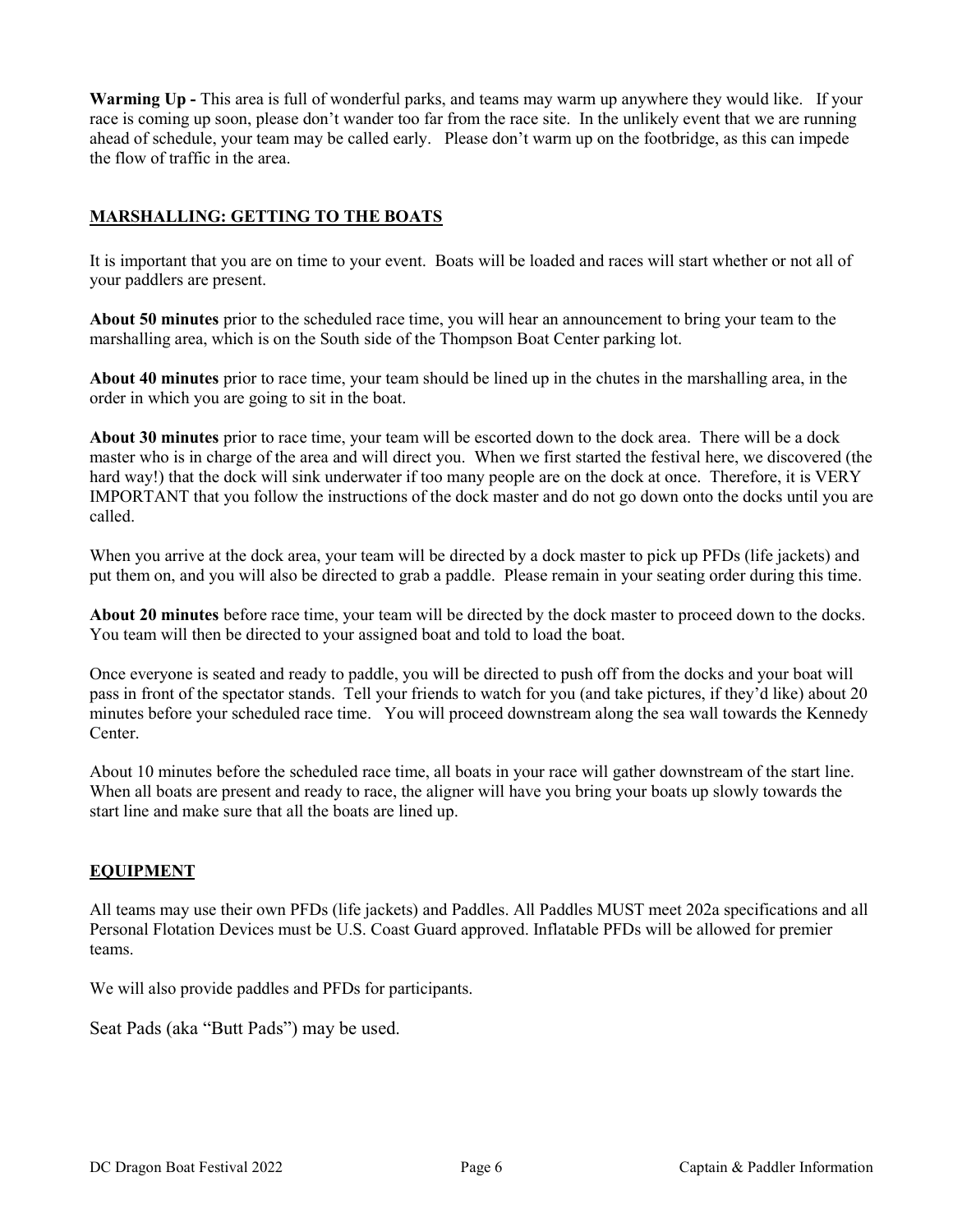### THE START

When the pack of boats reaches the start line, you will hear the command, "Are you ready?" If your team is not ready, the drummer should raise their hand high and immediately get the attention of the start official to state that you are not ready.

Once all teams are ready, you will hear the "ATTENTION!" call and then an air horn will sound. You may start paddling as soon as the air horn sounds.

If you have breakage, or other problem within the first 50 meters, stop paddling, and the race will be restarted.

Once you leave the start area, you will not be able to protest anything about the start.

#### THE RACE

A few of the rules to note:

- DRUMMER: The drummer must beat the drum continuously during the entire race, once the boat has cleared the start area (50 meters into the race).
- SITTING: You must race in a seated position. No standing or kneeling.
- SPORTSMANSHIP: You are expected to behave in a sportsmanlike way. No foul language is allowed while your team is on the water.
- INTERFERENCE: If you leave your lane and interfere with another boat, you may be penalized, even if the problem is with the boat or the steerer.

#### THE FINISH

We will explain exactly how to tell when you've crossed the finish line at the Captains' meeting on Saturday morning. There will be buoys at the finish line, and you should make sure to paddle all the way through the buoys before stopping. Buoys will drift over time, and may not mark the exact location of the finish line.

#### PROTESTS

If you have a protest, the drummer should raise their hand at the end of the race and get the attention of the following umpire. If you do not raise your protest while you are on the water, you will lose your right to raise the protest later. The umpire will attempt to resolve the problem there on the water or in the dock area. If the resolution is not acceptable to your team, you have the right to file a protest. The protest is a written statement of the facts (from your point of view), and what you would like to see done about it. The protest does not have to be any certain length. Submit this written protest to the official at the Finish Line Tent WITHIN 15 MINUTES of the end of the race. The protest must be accompanied by \$20 cash or a check for \$20 payable to "TUSCA". If the protest is found in your favor, the money will be returned to you.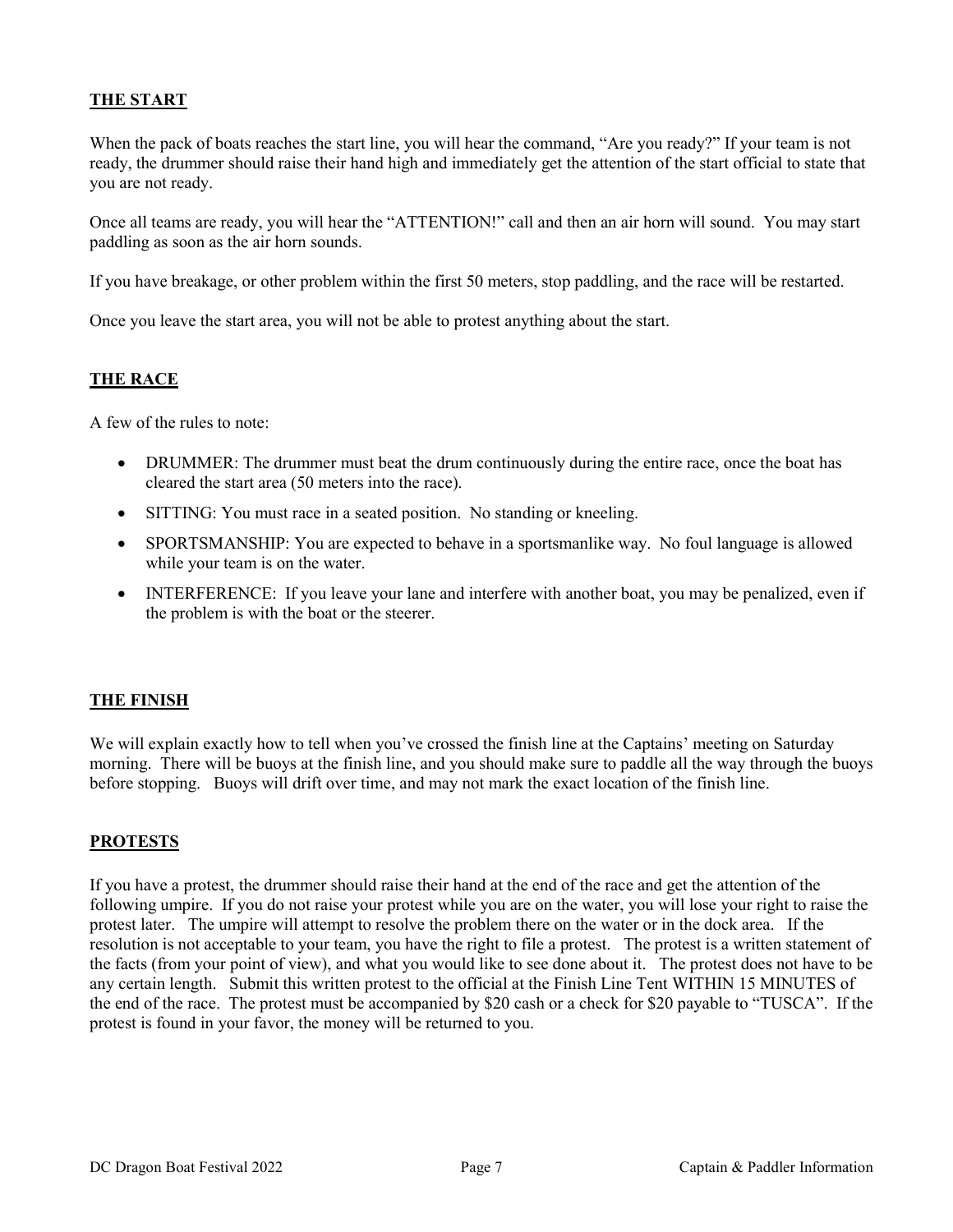### BOAT SWAMPING

In the rare event that your boat swamps, STAY WITH THE BOAT. Not to worry, the boat won't sink. There is a fair amount of current in the river and it is difficult to swim to shore. The Race Officials, Metropolitan Police Department, and the Coast Guard Auxiliary will have enough power boats on the water to rescue all the paddlers on one dragon boat, and will retrieve paddlers with their motor boats in short order.

### AFTER THE RACE

After the race, leave your paddle and life jacket (unless it belongs to you) at the top of the ramps and return to the main team area. If there is no protest, we will try to post the results of your race as quickly as possible on the results boards near the Information Tent and throughout the festival area. As soon as the results from all of the heats of an event are in, we will try to post the times and lane assignments for your next race.

### RACE STRUCTURE

Each registered team will race in two (2) 250m races and two (2) 500m races. The race progression will use the following pattern (subject to change if a division is short on a minimum number of teams). All teams will start with a 250m time trial on Saturday. This time trial will also serve as your 'challenge' race. Each team with the best time amongst your challenge category will receive a challenge cup. Following the first round, all teams will be ranked on time first through last (by division… mixed/open). Teams will then be bracketed into division (e.g., the fastest 6 teams in the A division, the next 6 in the B division, etc.). Teams will then advance directly to their division final. The top 3 teams in the A division will move on to the Major Final and the slower 3 teams to the Minor Final. The same advancement will be used for all subsequent divisions. In the finals, teams will be awarded a gold, silver, or bronze medal and accompanying trophy in the Major final. In the Minor final, only a gold medal will be awarded.

Teams will then race a 500m time trial and will be re-bracketed into divisions based on results from the time trial. Teams will proceed directly to a final based on the same seeding progression described above. Teams are again eligible for gold, silver, bronze in the 500m Major finals, and gold only in the Minor finals.

The 250m time trial will also determine the participants in the DC Cup. This is a 250m challenge and is the last race of the day (a bonus 5<sup>th</sup> race for qualifying teams). The fastest team from each challenge category in the Mixed division category will have the opportunity to race in this challenge. This challenge will be awarded a festival grand champion cup. Note: the DC Cup is subject to change based on number of registrations and available time on race day.

#### QUESTIONS AND CONCERNS

All questions and concerns regarding any aspect of the Festival should be directed to the Registration / Information Tent located in the middle of the team area. Unless you are lodging a formal protest, please do not direct questions to the officials in the Finish Line Tent.

#### INCLEMENT WEATHER

The festival will be run, rain or shine. Come prepared for the weather. The race course will be cleared whenever there is lightning within five miles, or if a severe thunderstorm warning is issued for Washington DC.